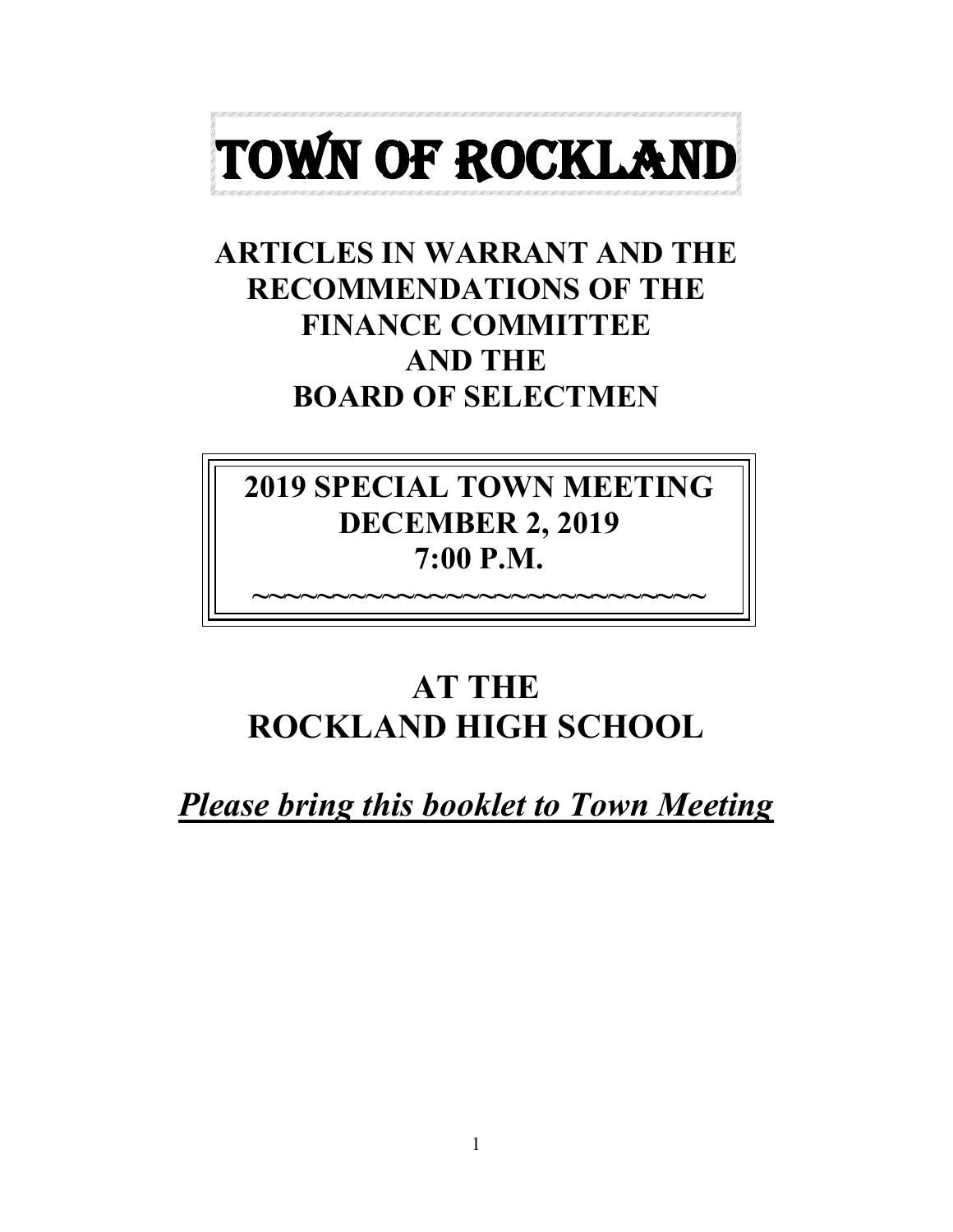#### **RULES AND PROCEDURES FOR THE CONDUCT OF THE MEETING**

**EVERY VOTER** desiring to speak shall arise and address the Chair, after recognition is obtained, state his name and address and stand while speaking, using the microphone in the front, unless otherwise directed. No motion made by anyone will be in order unless this procedure is followed.

**ANY VOTER** has the right to speak for or against any Article. A **NON-VOTER** may speak as long as they have the permission of the Moderator. After you speak on an Article, return to your seat. If you have a question on any Article before the house, address the Chair and I will direct the question to the proper person for an answer.

**THE FINANCE COMMITTEE** recommendation is the first and main motion under each Article and under each Budget. Any attempt by a Department Head or anyone to move another figure would be an amendment to the main motion.

A motion to pass the Article over is the same as defeating the Article.

**IF THE FINANCE COMMITTEE DISAPPROVES AN ARTICLE** it is an automatic motion to **PASS THE ARTICLE OVER** and that will be the first action on the Article.

After the Finance Committee reports on an Article, if they so desire, and the Article is referred to a certain **BOARD, COMMITTEE, or DEPARTMENT HEAD, IT WILL BE THE RULE** that they will be recognized first for their report. **IF I FORGET, REMIND ME.**

**A UNANIMOUS VOTE IS BEST AND SAVES TIME.** If I do not see or hear any objection I will declare it, **"A UNANIMOUS VOTE".**

If an Article requires a 2/3rd or 4/5th vote and it is not **UNANIMOUS,** IT IS THE Moderator's responsibility to see that a vote is taken.

**IF A HAND VOTE** is immediately questioned by seven (7) or more voters who stand to question the **VOTE**; it will be counted by the Tellers.

#### **ARTICLE III SECTION 10 OF THE TOWN BY-LAWS STATES:**

**NO VOTE SHALL BE RECONSIDERED** except after the affirmative vote of two-thirds of the voters present and voting on a motion to reconsider such vote. Any voter may move to reconsider except that no motion to reconsider shall be made by any adjourned session of the same meeting unless he has given notice of his intention to move reconsideration at the session of the meeting at which the vote was passed. A vote shall not be reconsidered a second time or after a motion to reconsider has failed to pass.

#### **TOWN BY-LAW ARTICLE II**

**SECTION 4.** All reports, motions, and resolutions submitted for the consideration of the meeting involving the expenditure of money shall be in writing and other reports, motions or resolutions shall be reduced to writing if the Moderator so directs.

#### **TOWN CHARTER**

**SECTION 3.06.** All action taken at any and all Town Meetings shall be only upon those items contained in the Warrant for said Town Meeting and all articles in the Warrant shall be acted upon in order unless otherwise voted at any such Town Meeting, and printed copies of each such Warrant, with the recommendations of the Finance Committee is hereinafter set forth, shall be furnished to the voters of the Town in accordance with the provisions of Section 2.02 (a) (iv) Article II of this Charter.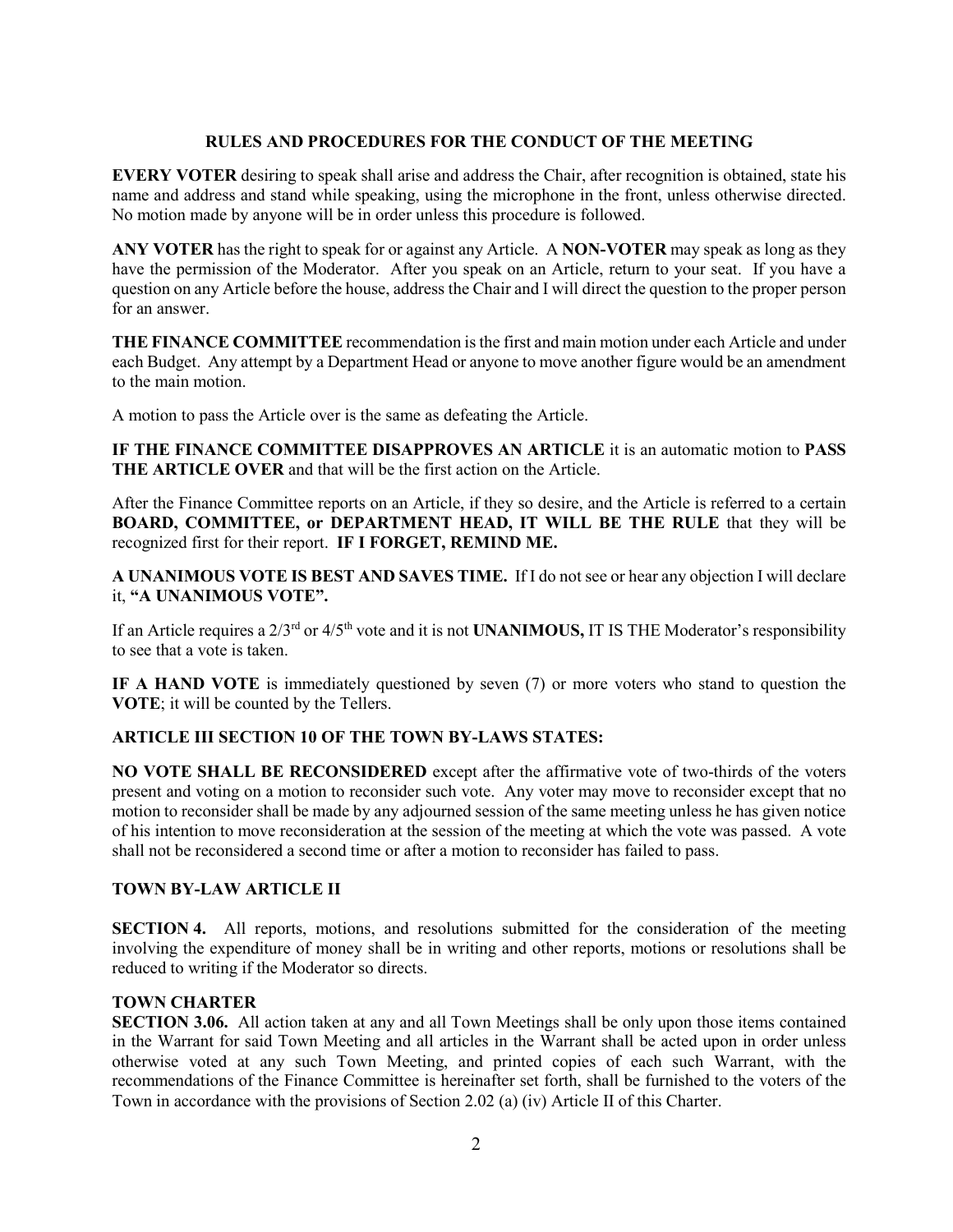Kevin T. Henderson Town Moderator

#### **MUNICIPAL FINANCE TERMINOLOGY**

The following terms are frequently used in the Annual Town Warrant and at Town Meetings. In order to provide everyone with a better understanding of the meaning, the following definitions are provided.

#### **RAISE AND APPROPRIATE:**

The amount allowable by General Law to be raised for annual appropriations based on Property Tax Levy Limits and estimated local and state receipts.

#### **AVAILABLE FUNDS:**

Available Funds include Undesignated Fund Balance in the General Fund and Unreserved Fund Balance in the Water and Sewer Funds as well as Overlay Surplus and the Host Community Trust Fund Balance.

#### **UNDESIGNATED FUND BALANCE: (often referred to as "Free Cash")**

Fund Balance is the amount certified annually by the State Bureau of Accounts by deducting from surplus revenue all uncollected taxes for prior years. This fund may be used by a vote for the Town Meeting.

#### **OVERLAY:**

The overlay is the amount raised by the Assessors in excess of appropriations and other charges for the purpose of creating a fund to cover abatements granted and avoiding fractions.

#### **OVERLAY SURPLUS:**

This is the accumulated amount of the Overlay for various years not used or required to be held in the specific Overlay Account for a given year, certified by the Board of Assessor, and may be used by a vote of the Town.

#### **RESERVE FUND:**

This fund is established by the votes at an Annual Town Meeting only and may be composed of an appropriation (not exceeding 5% of the tax levy of the preceding year). It is available throughout the year by vote of the Finance Committee for Unexpected and/or Extraordinary expenditures.

#### **STABILIZATION FUND:**

This is a fund created to provide a reserve. Appropriations from the Stabilization funds may be made at an Annual Town Meeting by a two-thirds vote for any lawful purpose.

#### **CHERRY SHEET:**

Named for the cherry colored paper on which the Massachusetts Commission of Corporations and Taxation traditionally has printed it. The cherry sheet carries the state aid figures that must be used by the Assessors in determining the amount to be raised by taxation.

It lists the amounts of county tax and state assessments, as well as the established tax distributions from the General Fund, reimbursements, agency funds and the Sales and Use Taxes.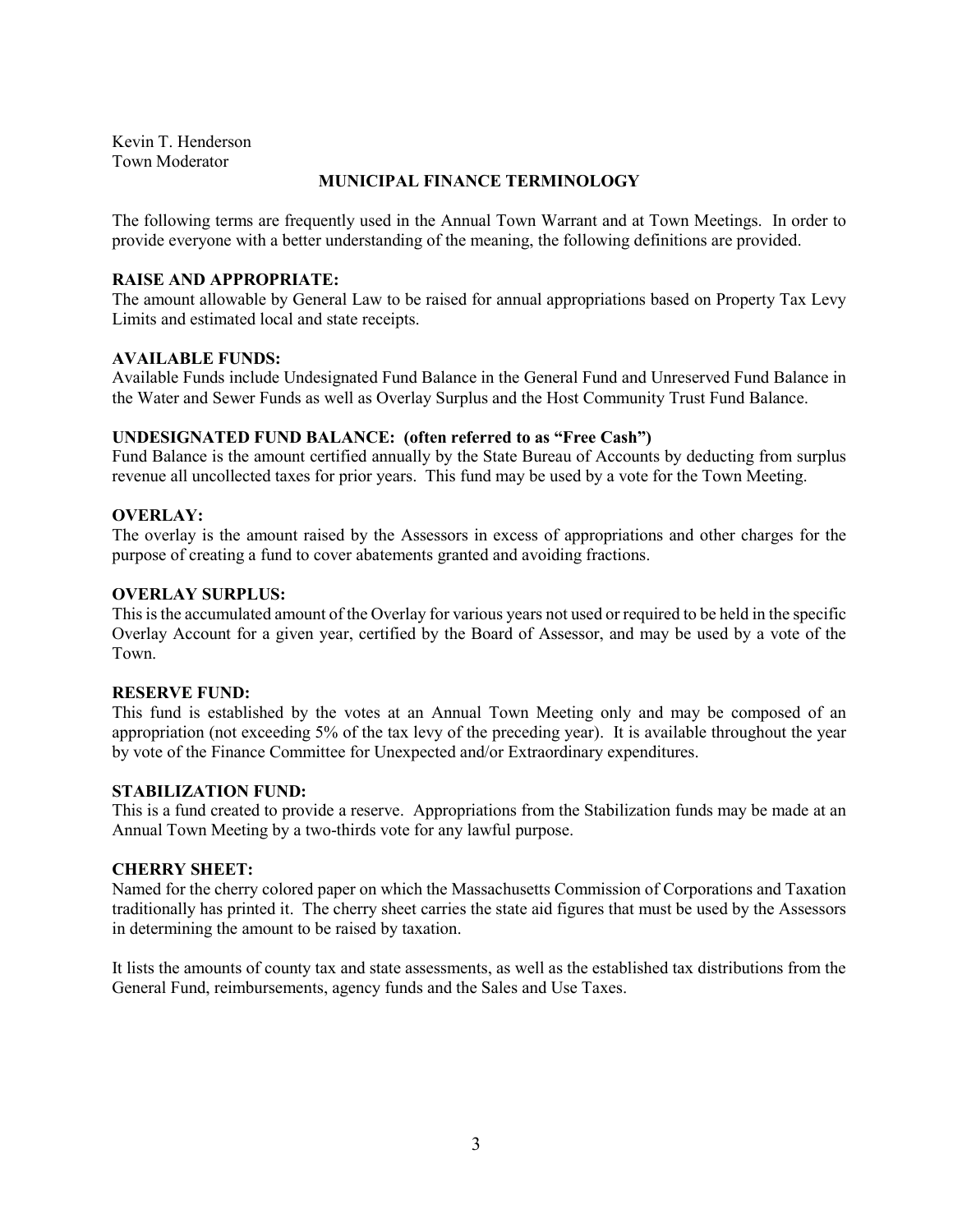## **TOWN OF ROCKLAND WARRANT SPECIAL TOWN MEETING**

## **DECEMBER 2, 2019**

## **LIST OF ARTICLES**

| Article # | Department         | <b>Subject</b>                                                                    | Amount       |
|-----------|--------------------|-----------------------------------------------------------------------------------|--------------|
|           | Board of Selectmen | Rescind Article 1 of the Annual Town Meeting \$(75,000)                           |              |
| 2         | Board of Selectmen | Amend Article 4 of the Annual Town Meeting                                        | See Below    |
| 3         | Board of Selectmen | Authorize Town to enter into MOU with DCF<br>For Federal Title IV-E Reimbursement | N/A          |
| 4         | Board of Selectmen | Borrowing Elementary School Building                                              | \$86,607,521 |

## **ARTICLE #1**

Will the Town vote to rescind Article 1 of the 2019 Annual Town Meeting, or take any other action relative thereto?

**Emergency:** Article 1 of the 2019 Annual Town Meeting was voted to transfer money from the Finance Committee Reserve Fund into the following year's Stabilization Fund balance. The Finance Committee Reserve Fund can only be spent or transferred in the same year it was appropriated. This article must be rescinded so that the Town can complete the Tax Rate Recapitulation and set the tax rate for this year.

#### **Proposed by the Board of Selectmen**

**Recommended by the Board of Selectmen Recommended by the Finance Committee**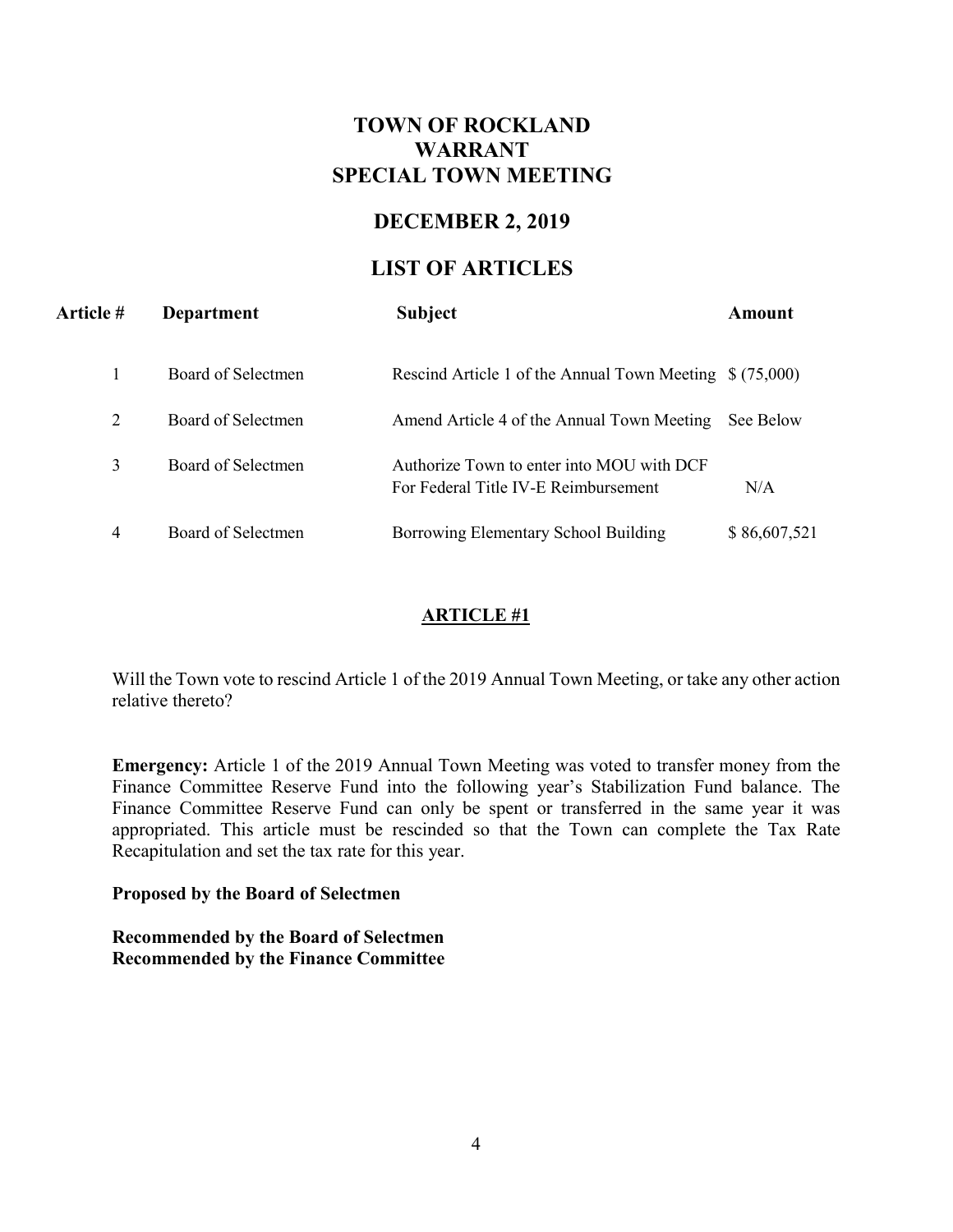## **ARTICLE # 2**

Will the Town of Rockland vote to amend Article 4 of the Annual Town Meeting as shown below:

| Dept./Line Item                                                                                                 | Voted Amount    | <b>Proposed Amended Amount</b> |
|-----------------------------------------------------------------------------------------------------------------|-----------------|--------------------------------|
| School Department – Dept. 300                                                                                   | \$27,786,474.00 | \$27,561,474.00                |
| Water Department – Dept. 450                                                                                    | \$3,292,770.65  | \$3,362,770.65                 |
| Sewer Department – Dept. 440<br>(With \$40,000 offset from Sewer Fund Balance for Pension and Health Insurance) | \$2,537,897.00  | \$2,577,897.00                 |

Revaluation – Dept. 142 to be amended to reflect \$43,000 to be transferred from Overlay Surplus to fund Revaluation

| <b>Total Raise and Appropriate</b> | \$70,708,317.09 | \$66,540,191.89 |
|------------------------------------|-----------------|-----------------|
| Total Raise and Appropriate        | \$70,593,317.09 | \$66,202,542.91 |
| General, Water, Sewer              |                 |                 |

Or take any other action relative thereto.

**Emergency:** Adjustments are being made in the budget voted at the Annual Town Meeting as certain items were omitted from the budget, including payments from enterprise accounts to the general fund to offset insurance and pension costs for Water and Sewer employees, and a transfer from Overlay Surplus to fund revaluations in the Assessing Department. Other adjustments reflected above address a delay in Medicaid reimbursements to the School Department, and payments to the Commonwealth and Plymouth County which are made directly to those entities and are not subject to town meeting approval. While there are no reductions to any services, these adjustments must be done at this time so that the Town can complete the Tax Rate Recapitulation and set the tax rate for this year.

**Proposed by the Board of Selectmen Recommended by the Board of Selectmen Recommended by the Finance Committee Recommended by the School Committee**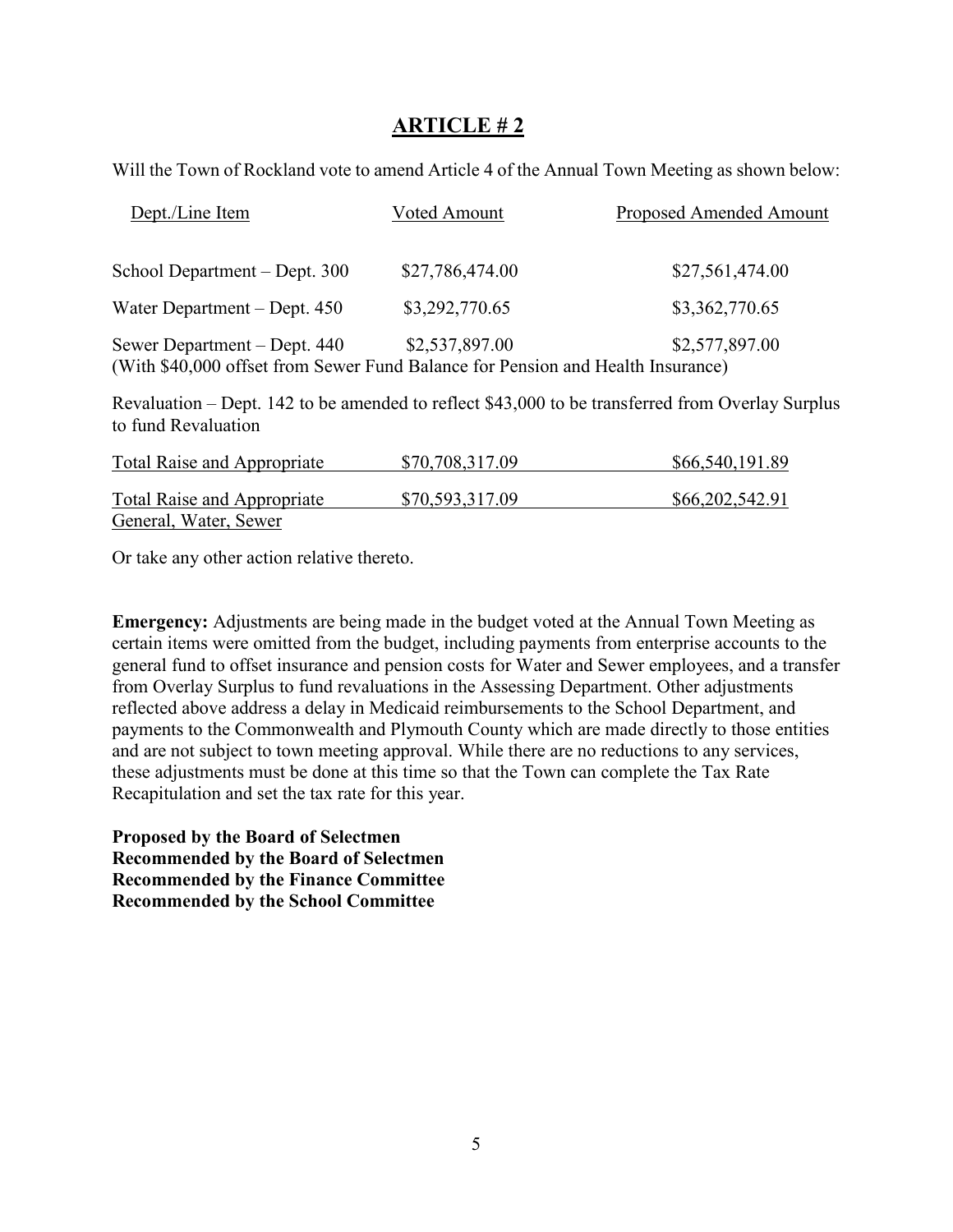#### **ARTICLE #3**

Will the Town vote to authorize the Superintendent of Rockland Public Schools, with the approval of the Board of Selectmen, to enter into Memorandum(s) of Understanding ("MOU") with the Department of Children and Families, the Executive Office of Health and Human Services and the Department of Elementary and Secondary Education in order to obtain Federal Title IV-E reimbursement(s) for foster care transportation and to provide that payments for such foster care transportation under such MOU(s) may be made from such reimbursement(s) as a result of the foster care transportation being performed without appropriation of said reimbursement(s), pursuant to Massachusetts General Law Chapter 44, Section 70, or to take any other action relative thereto?

**Emergency**: This authorization by Town Meeting is necessary to receive reimbursements from State and Federal Grants. The vote must take place no later than March 1, 2020 in order to receive reimbursements for 2019.

**Proposed by the Board of Selectmen**

**Recommended by the Board of Selectmen Recommended by the Finance Committee Recommended by the School Committee**

#### **ARTICLE #4**

Will the Town of Rockland vote to appropriate, borrow or transfer from available funds, an amount of money to be expended under the direction of the Rockland School Building Committee for the Rockland Elementary School Building Project, and to authorize the Treasurer, with the approval of the Board of Selectmen, to issue any bonds or notes that may be necessary for that purpose, as authorized under General Laws, c. 44, and to apply the premium received by the town upon the sale of any bonds or notes there under, less any such premium applied to the payment of the costs of the issuance of such bond or notes, to pay project costs and reduce the amount authorized to be borrowed by the amount of the premium so applied. The Rockland ES project is proposed to be located at 1 Lt Col Brian Duffy Way, Rockland MA. This building project is for a new elementary school which will accommodate all students in grades 1–4. The project will include demolition of the Memorial Park and Jefferson school buildings and repurposing of those sites for athletic fields/recreational areas and related uses. The Rockland Elementary School facility shall have an anticipated useful life as an educational facility for the instruction of school children of at least 50 years, and for which the Town may be eligible for a school construction grant from the Massachusetts School Building Authority ("MSBA"). The Town acknowledges that the MSBA's grant program is a non-entitlement, discretionary program based on need, as determined by the MSBA, and any project costs the Town incurs in excess of any grant approved by and received from the MSBA shall be the sole responsibility of the Town. Any grant that the Town may receive from the MSBA for the Project shall not exceed the lesser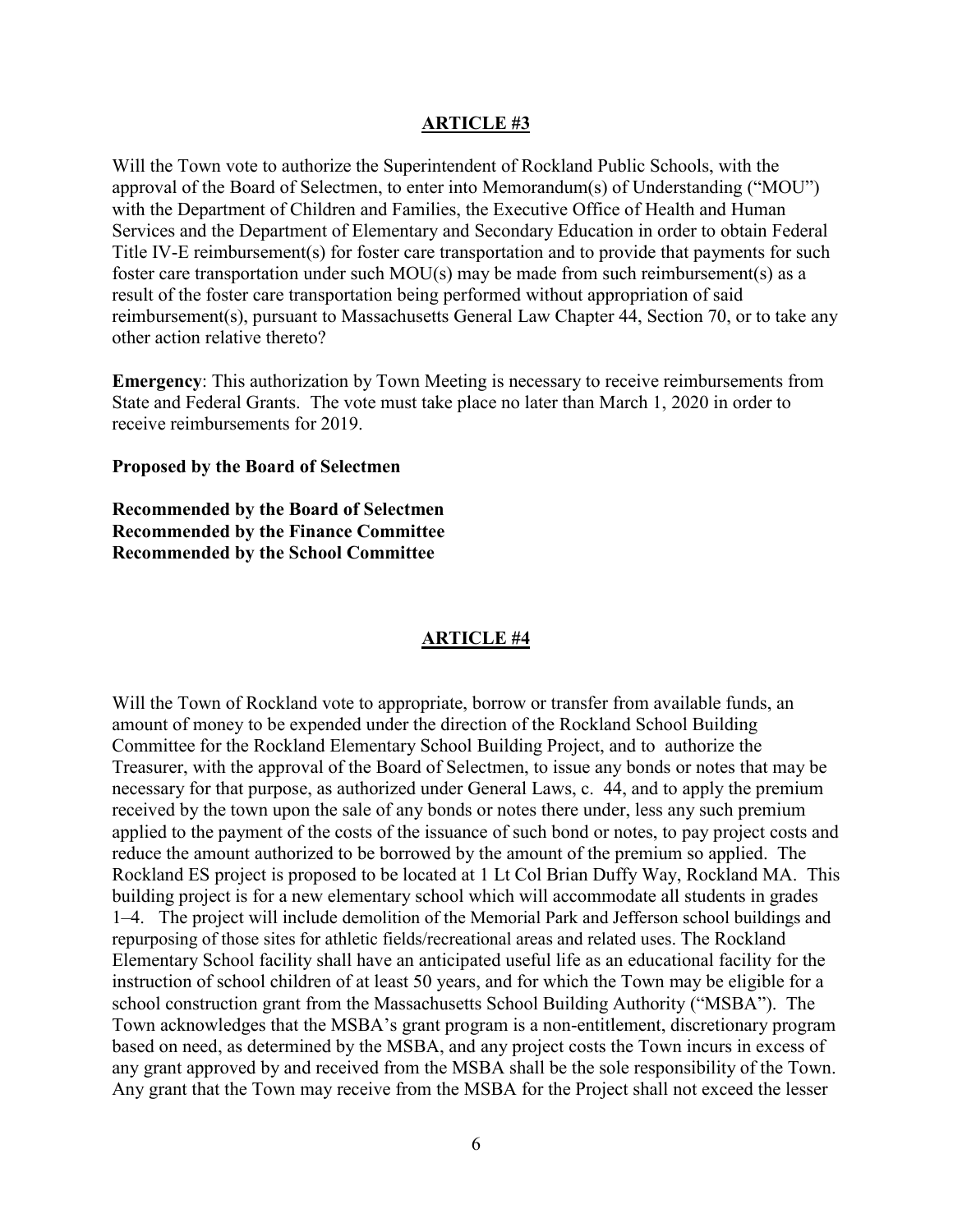of (1) sixty-seven and eight one hundredths percent (67.08 %) of eligible, approved project costs, as determined by the MSBA, or (2) the total maximum grant amount determined by the MSBA.

Or take any other action relative thereto.

**Emergency**: This project must be brought forward and voted by the Town at this time to comply with the approval and funding schedule provided by the Massachusetts School Building Authority (MSBA). The MSBA is the granting authority for school building projects and establishes deadlines for projects to move forward. The deadline for this project to be approved is February 27, 2020.

**Proposed by the Board of Selectmen** 

**Recommended by the Board of Selectmen Recommended by the Finance Committee Recommended by the Capital Planning Committee Recommended by the School Committee**